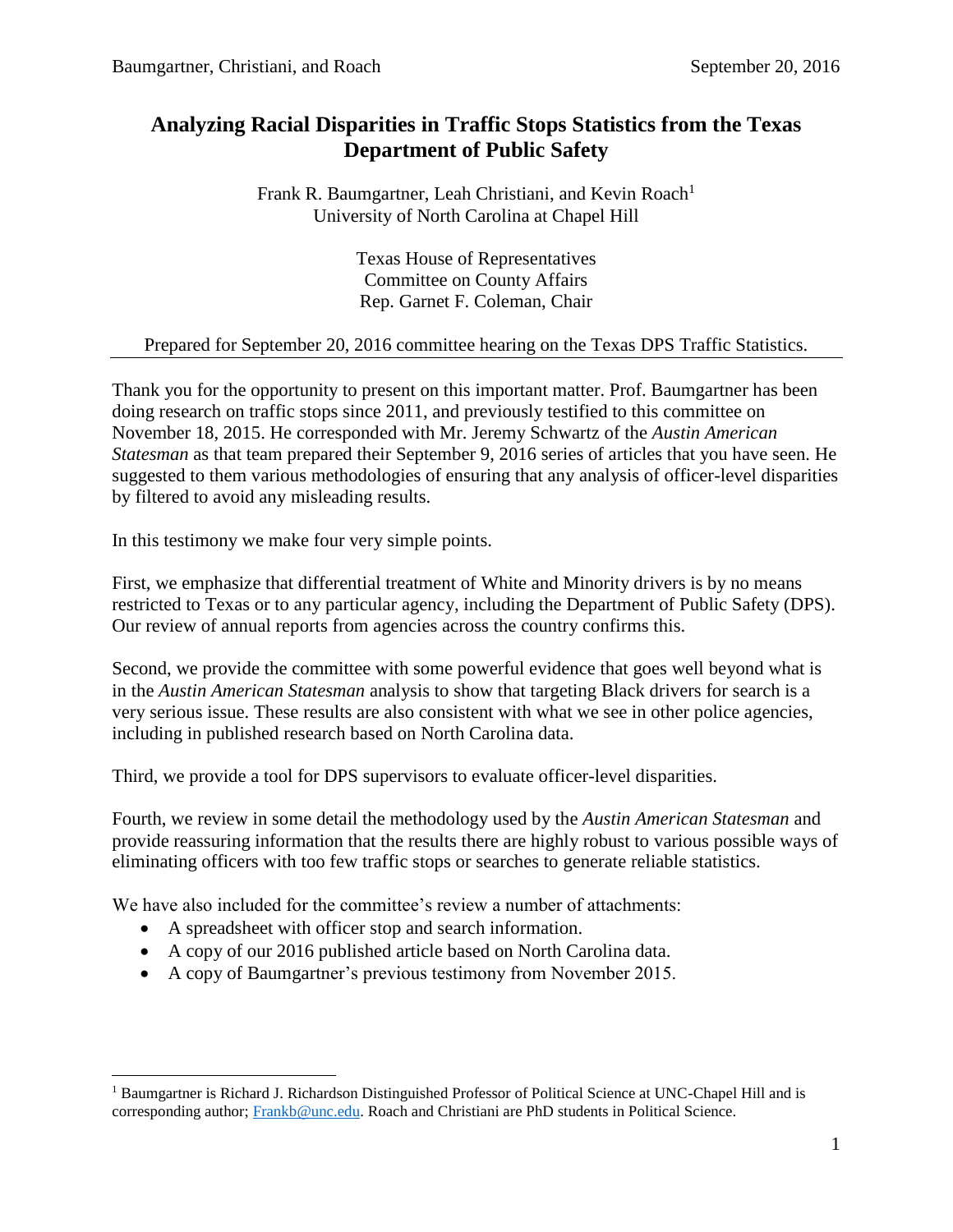### **Part 1. How the Texas DPS compares to other police agencies**

As part of our on-going research on police traffic stops and searches, we have compiled published reports from hundreds of police agencies around the nation.<sup>2</sup> Figure 1 compares the rate of search reported in 53 published annual reports from nine state-wide agencies reporting a minimum of 100,000 traffic stops in a given year.

Figure 1. Black-White Search Rate Ratios in annual reports from state-wide police agencies.



Note: Based on published annual reports from police agencies across the nation.

Just a single report showed a rate of searching Black drivers that was lower than that of searching Whites. $3$  The median ratio was 1.86, meaning the Black motorist was 86 percent more likely to be searched than the White motorist. Annual reports from the Texas Department of Public Safety show search rate ratios between the values of 1.51 (in 2003) to 1.97 (in 2011).<sup>4</sup> So our first point can easily be summed up. This is an issue that certainly is not confined to the state of Texas nor to the Department of Public Safety. The DPS, in fact, falls within the range of what we see in other state-wide agencies across the country.

 $\overline{a}$ <sup>2</sup> One definitional point: A "Search Rate Ratio" is calculated as follows: Black Search Rate / White Search Rate.

Therefore if 5 percent of Black drivers are searched, and 4 percent of White drivers, the rate is  $5/4 = 1.25$ . A ratio of 1.00 indicates the same rate for drivers of both racial groups.

<sup>3</sup> This was Maryland in 2007; annual values ranged from 0.85 to 1.5 over 7 years however.

<sup>&</sup>lt;sup>4</sup> See Baumgartner's testimony to this committee from 2015; page 11.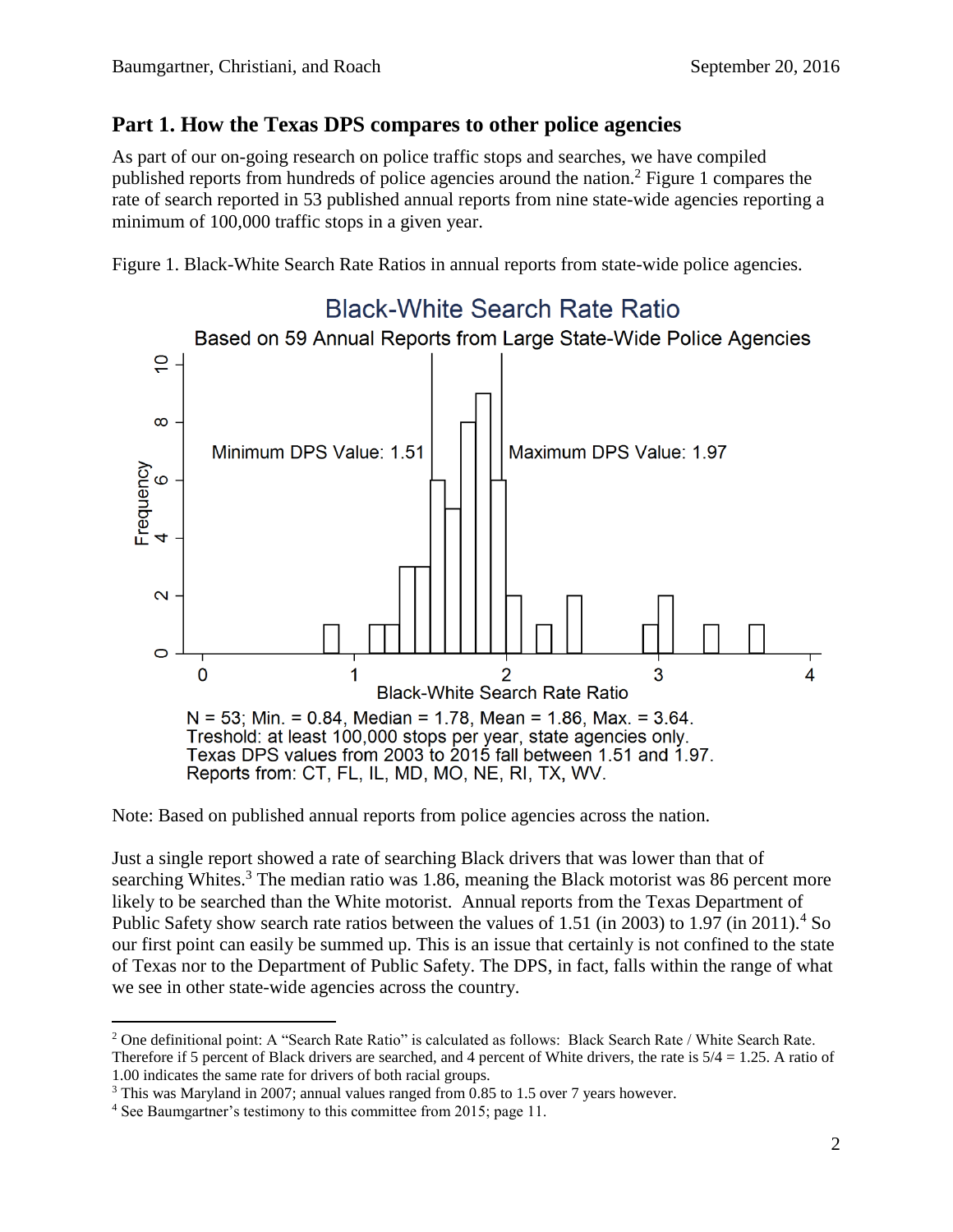$\overline{a}$ 

There are two ways to look at this. First, one could say the DPS is not an outlier institution and therefore does not deserve particular scrutiny. Second, one could say that the committee's investigation of DPS practices has national import. Our assessment is that trends apparent in the DPS statistics are important, troubling, and reflective of trends nationally.

### **Part 2. A multivariate analysis of minority risk of search**

In a recent published analysis of traffic stops in North Carolina, we documented a 1.75 Black-White Search Rate Ratio, with Blacks searched in 4.57 percent of all traffic stops and Whites searched 2.61 percent of the time (see attachment, table 3, p. 8). We also conducted a more complicated and statistically rigorous logistic regression where we predicted the likelihood of any driver being searched based on all the information available in the state record. This included the driver age, race, ethnicity, 10 different stop purposes (e.g., speeding, unsafe movement, seat belt violation...), the hour of the day, day of the week, and whether the officer who stopped the driver was identified as a "high disparity" officer.<sup>5</sup> Among male drivers, the results from this regression showed that a black driver had a 75 percent increased likelihood of search, compared to a white, after controlling for all those factors (see attachment, table 6, p. 15, where the coefficient for "Black" in the Search model is  $1.75$ ).<sup>6</sup>

We have done a similar analysis for Texas and show the results here. We use slightly different variables from what was in our published North Carolina study based on what is available in each state's database. We do our analysis separately for male and female drivers because the racial dynamic appears to be different. Table 1 presents those results.

multivariate logistic regression odds-ratios, controlling for all the relevant factors that can be included.

<sup>&</sup>lt;sup>5</sup> We defined a high disparity officer as one with at least the average overall search rate of their agency, at least 50 white and 50 minority stops, and twice the rate of searching drivers of one race as compared to those of another. <sup>6</sup> It was completely coincidental that the simple search rate ratio and the more complete logistic regression came to exactly the same statistical value, 1.75. But it was not surprising at all that the two were highly similar; the results have proven to be very robust. In general, we have found that search rate ratios correlate very highly with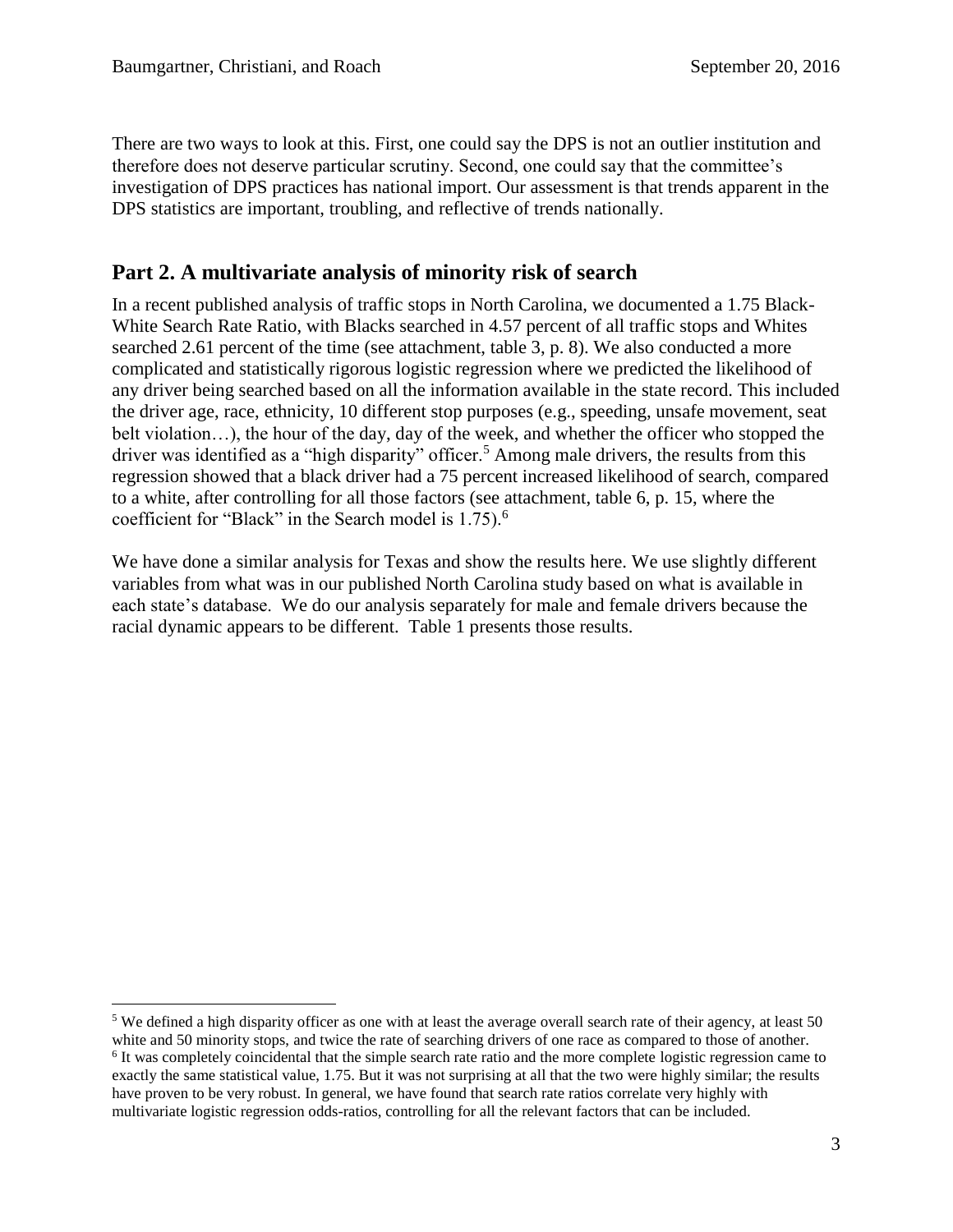| Table 1. Predicting Searches in Texas Highway Stops |  |  |
|-----------------------------------------------------|--|--|
|                                                     |  |  |

| Variable                                  | Males     | Females   |
|-------------------------------------------|-----------|-----------|
| <b>Black</b>                              | 1.586     | 1.151     |
| Hispanic                                  | 1.150     | 1.010     |
| 1-5 mph over limit                        | 4.398     | 5.421     |
| 6-10 mph over the limit                   | 0.711     | 0.651     |
| 11-15 mph over the limit                  | 0.498     | 0.427     |
| 16-20 mph over the limit                  | 0.574     | 0.487     |
| $21+$ mph over the limit                  | 0.841     | 0.832     |
| Out of State                              | 1.354     | 1.756     |
| Log(Vehicle Age)                          | 1.588     | 1.755     |
| Black*Out of State                        | 1.232     | 1.259     |
| Hispanic* Out of State                    | $0.951*$  | 0.831     |
| <b>Black Disparity Officer</b>            | 1.596     | 1.692     |
| Hispanic Disparity Officer                | 1.414     | 1.324     |
| <b>Black*Black Disparity Officer</b>      | 1.711     | 1.762     |
| Hispanic*Hispanic Disparity Officer       | 1.820     | 1.748     |
| Constant                                  | 0.0129    | 0.00648   |
|                                           |           |           |
| Observations                              | 6,239,282 | 3,105,515 |
| % of observations where a search occurred | 2.31      | 1.92      |
| Day of the week                           | Included  | Included  |
| Hour of the day                           | Included  | Included  |
| Pseudo R <sub>2</sub>                     | 0.0525    | 0.0558    |

Note: All the coefficients are statistically significant at  $p \leq 0.01$  except one, as indicated; \* p.  $\leq$ .05. Entries are logistic odds-ratios. We omit the standard errors here, but can provide them on request. An odds-ratio of 1.5 means the event is 1.5 times more likely (or 50 percent more likely) to occur compared to the baseline; 0.9 means it is 90 percent as likely, or 10 percent less likely. The model predicts which traffic stops will lead to a search of the driver or vehicle. The baseline or reference category is a White driver with in-state plates who is not speeding.

Table 1 shows several important things. Most importantly, controlling for everything that we can include in the model based on data made available by the Texas DPS, Black male drivers are 59 percent more likely to be searched, and Black females are 15 percent more likely to be searched than their White counterparts. We include a variable for Hispanic as well and it shows a lower coefficient, but we know from previous discussions that there are many issues with how Hispanic and White drivers are identified so we do not offer any interpretation of that variable.

The DPS form indicates if the driver was speeding and if so by how many MPH. Those speeding by just a small amount are more than 4 times as likely to be searched. Those speeding by more substantial amounts are much more likely simply to be given a ticket and put on their way.

Out-of-state drivers are more likely to be searched (35 percent increase), especially if they are Black (an additional 23 percent). Those driving older cars have a higher likelihood of search. If the officer has a pattern of searching Blacks or Hispanics at more than twice the rate of White drivers, of course this increases the likelihood of search. We include that variable in the models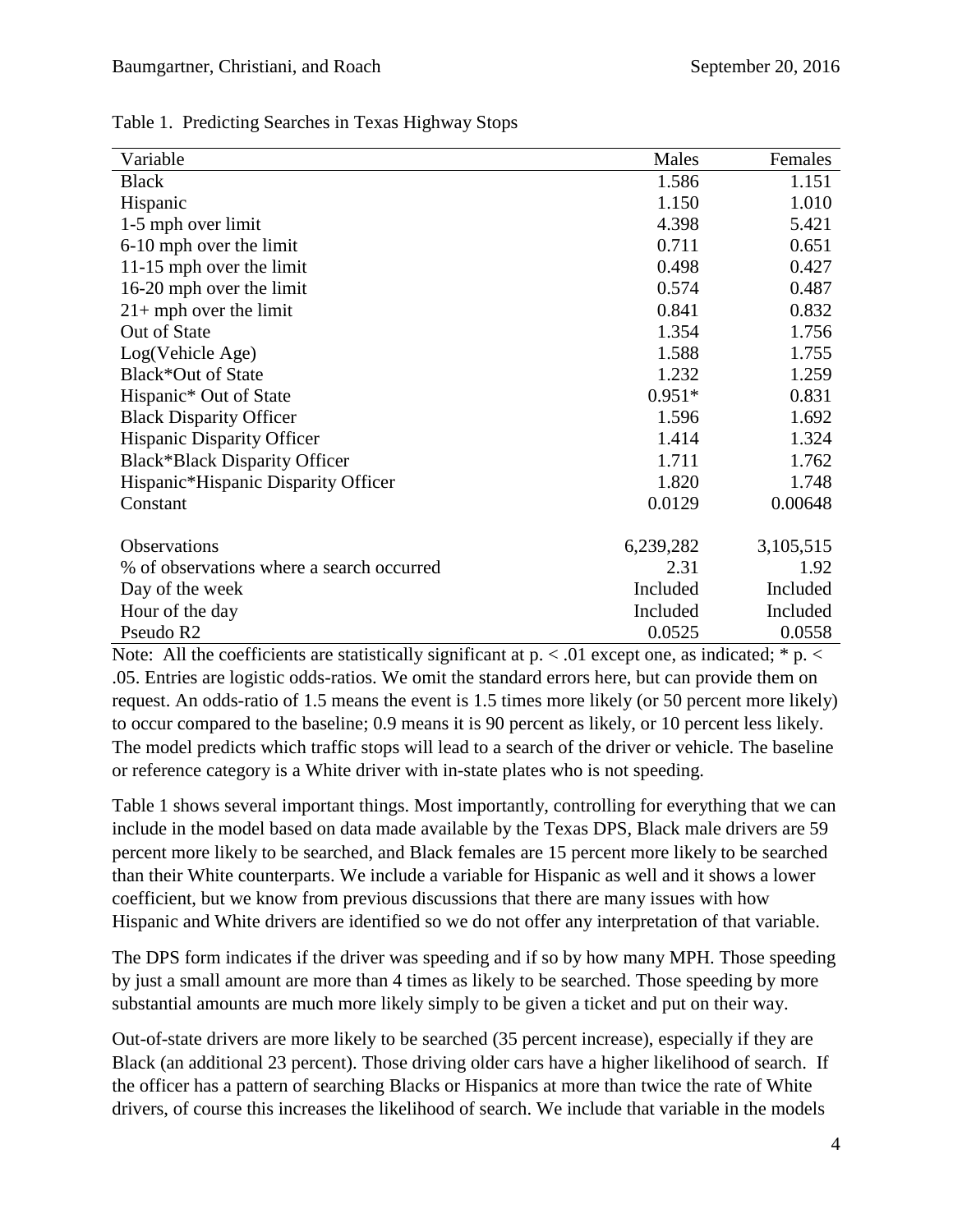to demonstrate, however, that even while controlling for this "bad apple hypothesis," the racial variable at the top of the table remains highly significant, suggesting a 59 percent increased likelihood of search for a Black male driver.

The coefficients in these models are additive. That is, an out-of-state Black male pulled over for speeding while going 68 MPH in a 65 MPH zone would have an extremely high likelihood of search. As the table makes clear, the male model is based on over 6.2 million observations, and the female model, on over 3.1 million traffic stops.

## **Part 3. Officer-by-Officer Comparisons**

It would be very simple for DPS administrators to make use of the data they collect to monitor possible targeting of one race over another. Presumably this is already being done. A simple tool is to generate the figure shown below. Among all those officers with some minimum number of stops and searches, what percent of Black and White drivers do they choose to search? This is not a demonstration of racial bias, of course, as there could be good reasons for the searches. However, administrators could use such patterns to monitor individual officers, target training, or use in periodic performance reviews. A similar process could go on by comparing search rates with contraband hit rates. At the individual level, based on our analyses of other police agencies, many officers search more than average, but find contraband less often than average; similarly, others search rarely and find contraband more often. If all officers were using a similar set of implicit thresholds for contraband search (or followed clearly conveyed department guidelines), one would expect more uniformity in hit rates. Our point here is this: Data collected for the purpose of monitoring possible racial profiling constitute a treasure-trove for performance evaluation. Agency supervisors should routinely review them and look for patterns to ensure that officers are adhering to agency norms and following their training. It is easy to see, for example, that some officers rarely search any drivers. Perhaps this is justified by the types of patrols they routinely conduct. But perhaps it is not; maybe it is just idiosyncratic to that officer. Supervisors can easily make use of these data in regular performance evaluations and review. The figure below shows one such tool.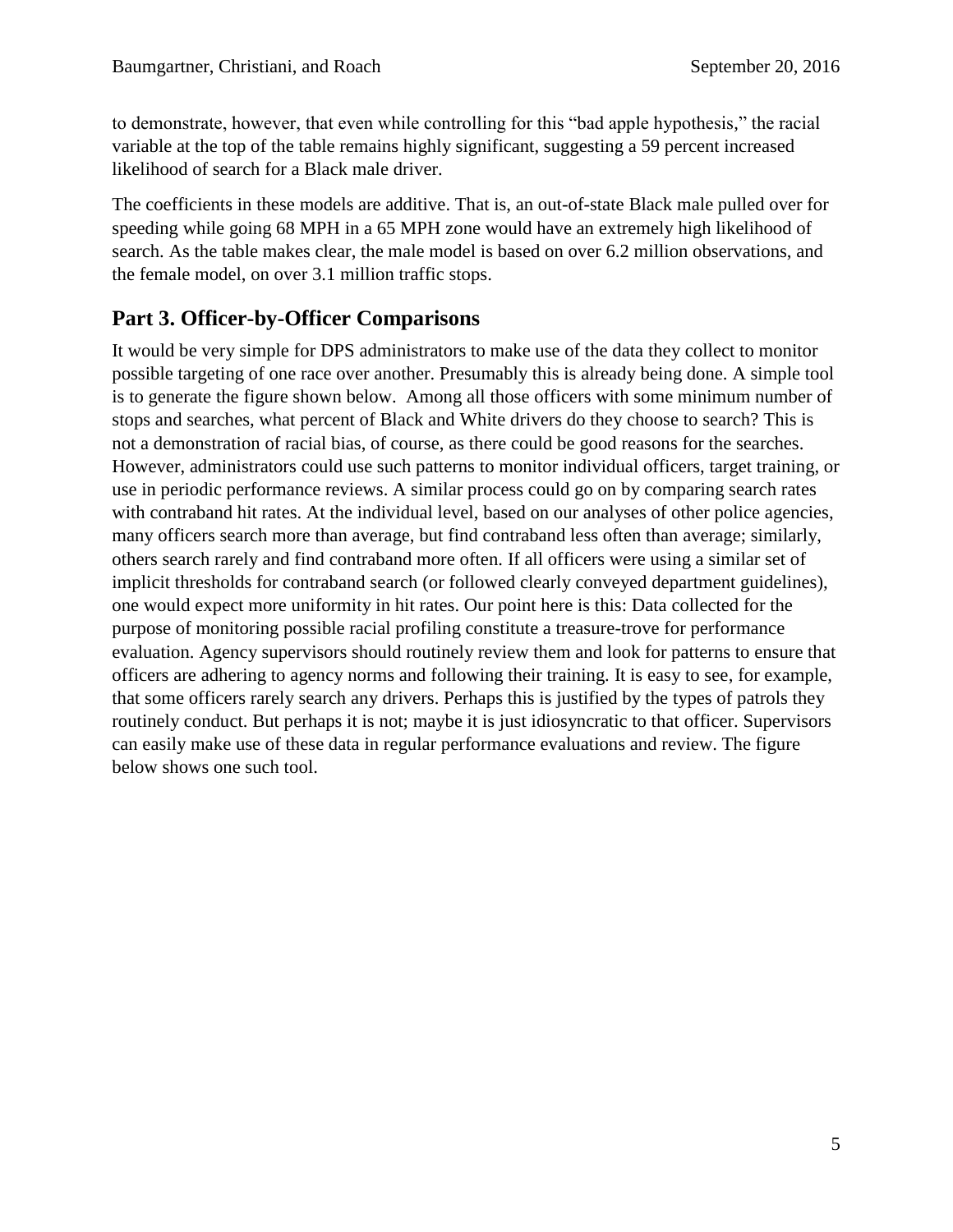

Figure 2. Black and White Search Rates Compared.

We identified all the "high disparity" officers by first identifying all those officers who had stopped at least 50 Black drivers, 50 White drivers, and who had an overall search rate of greater than the DPS average rate of 1.92 percent. This filter identified 780 officers. Among those officers, we simply plot the percent of Black drivers they searched with the percent of White drivers searched. In red are those officers where the pattern shows a disparity of greater than double. Looking along the bottom, for example, we can see two red dots where officers searched 10 or 13 percent of Black drivers, but less than one percent of White drivers. One officer searched over 35 percent of all Black drivers, but only about 10 percent of Whites. Similarly, one officer searched about 10 percent of White drivers but only about three percent of Black drivers. We cannot say whether these patterns for individual officers are justified. But we would imagine that agency supervisors would want to find out. And they have the tools to do so in the massive database that the state has long been collecting.

#### **Part 4. An Overview of the** *Austin-American Statesman* **Analysis**

The September 9, 2016 issue the *Austin-American Statesman* produced the graphic shown in Figure 3, illustrating the degree to which individual troopers in the DPS searched Black and White Motorists. They calculated the same "Minority-White Search Rate Ratio" as we have done here, but for individual troopers rather than for the agency as a whole.

Includes 780 officers with at least 50 stops of Blacks and 50 stops of Whites and a search rate of over 1.92. Of these officers, 271 have rates of searching Blacks more than twice their rate of searching Whites and 23 have rates of searching Whites at twice the rate of Blacks.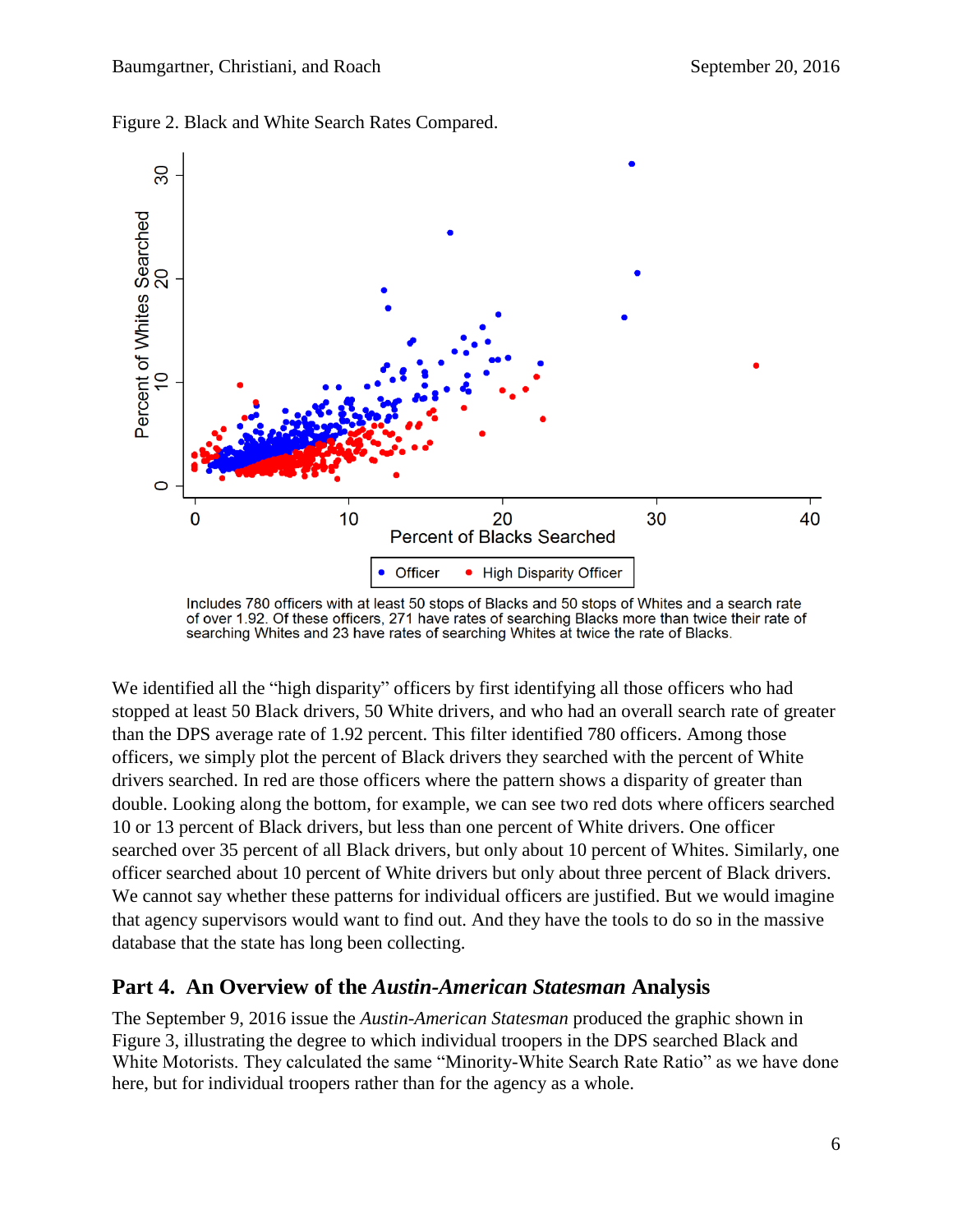Figure 3. *Austin-American Statesman* graphic from September 9, 2016.

# **Searching more, finding less**

An Austin American-Statesman analysis of five years of data shows that 35 percent of Texas state troopers were at least twice as likely to search a black or Hispanic motorist as they were a white motorist. Of those officers who search minority motorists more frequently, most also found contraband less often than when they searched white motorists. The analysis compared data from 1,138 troopers with at least 100 stops and 20 searches of black or Hispanic motorists from 2009 to mid-2015.



We can confirm that the analysis presented in the *AAS* article is highly robust. We obtained a slightly different dataset from the Texas DPS that covered five years of data, 2011 through 2015. In contrast, the *AAS* time period was 2009 through mid-2015. Figure 4 shows a replication of the distribution from Figure 3 using our database.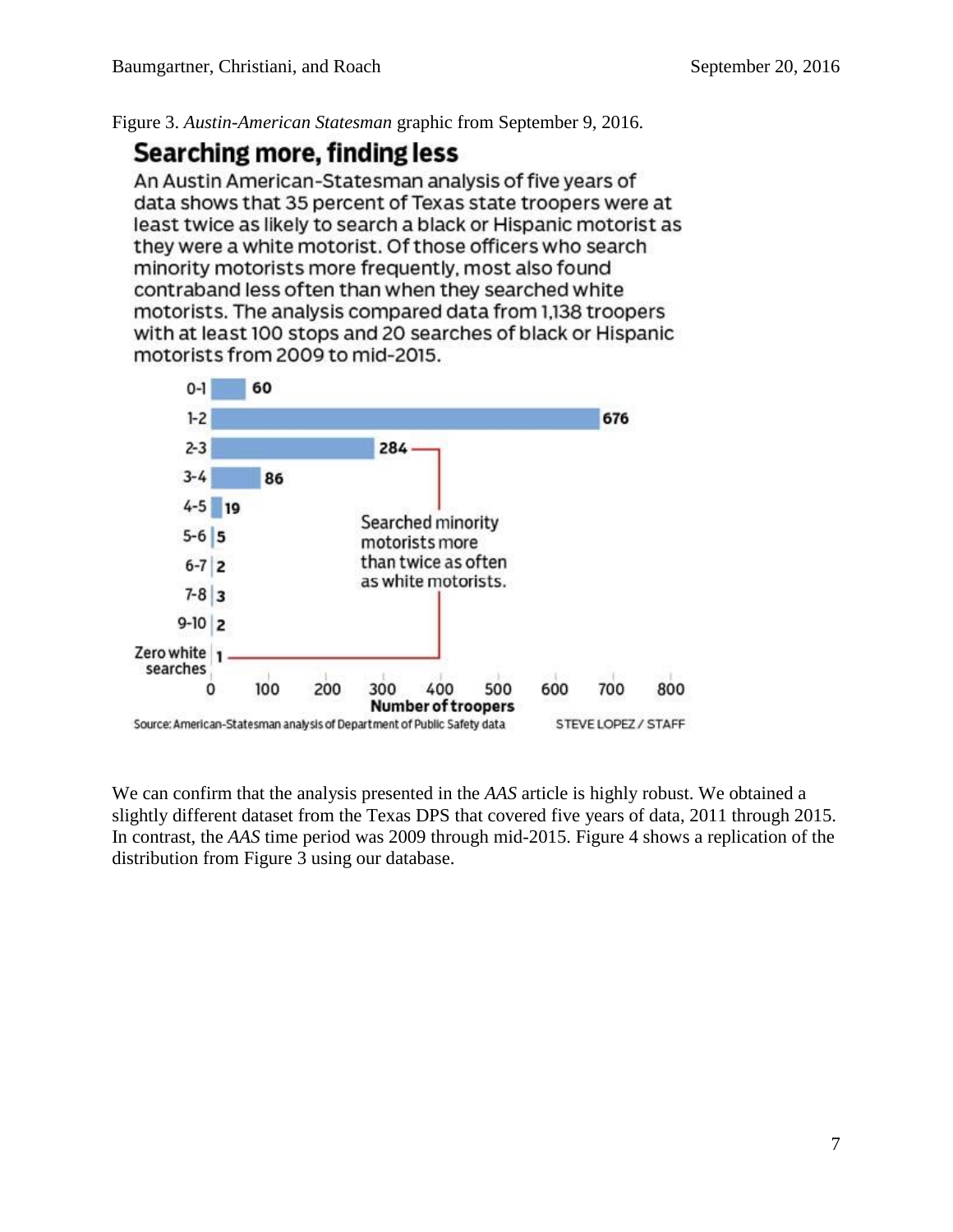Figure 4. Replication of Figure 3 using 2011 to 2015 Texas DPS data.



and 20 minority searches

 $\overline{a}$ 

While the numbers are slightly different (the overall N moves from 1,138 to 963), the distribution is virtually identical. The *AAS* analysis showed 35.3 percent of the troopers with 2 times or higher rates of searching Black drivers; our shows 34.8 percent.

Journalists from the *AAS* had contacted Baumgartner about the details of making these comparisons, and Baumgartner advised them to avoid any comparisons that might be based on very low numbers of stops or searches. For example, if a trooper has a very low rate of search, or little contact with drivers of one race or another, the ratio of two percentages can be skewed if either one of those percentages was based on a very low baseline. So he suggested that a minimum of 100 stops of white drivers, 100 stops of minority drivers, and a minimum of 20 minority searches. Any trooper who had not searched 20 minority drivers, in other words, or stopped 100 whites or minorities, would be excluded from the calculation.

It is important to avoid, for example, the following scenario: Trooper *x* stops 1,000 white drivers, searching 1 of them, for a 0.1 percent White Search Rate, and 100 minority drivers, with 5 searches, a 5 percent Minority Search Rate. This generates a Minority-White Search Rate Ratio of  $5/0.1 = 50$ .<sup>7</sup> But the trooper only searched 5 minority drivers. So there has to be some

<sup>&</sup>lt;sup>7</sup> In the attached spreadsheet, Officer 11872, who is the second most prolific officer in the dataset, with over 18,000 traffic stops, illustrates this issue. He has conducted only 3 searches from those 18,000+ stops, and has a misleading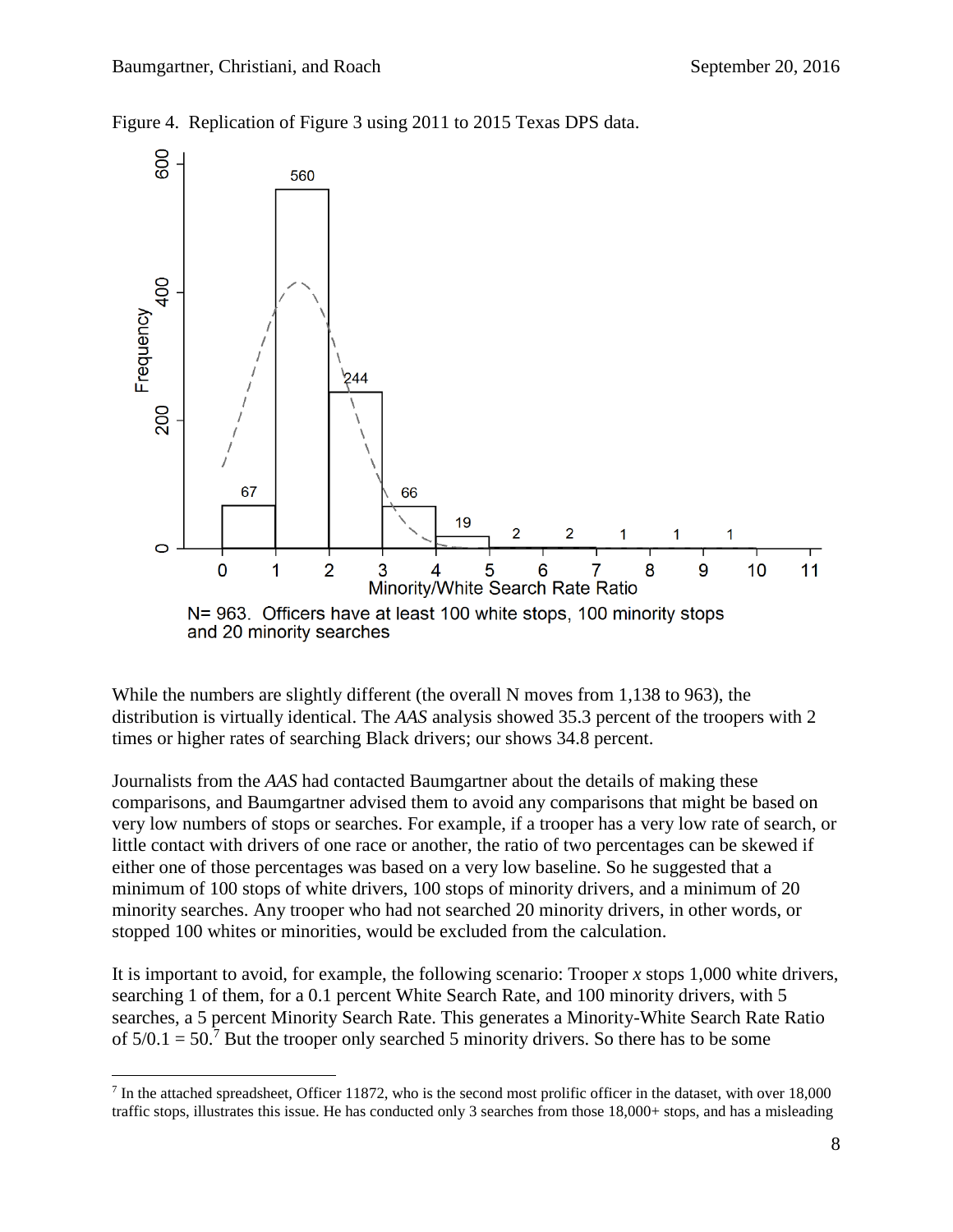minimum threshold applied to avoid such statistical outliers. Exactly which reasonable threshold to apply is less important, and there is no single best way to do it. Table 2 shows the *Austin-American Statesman* data, its replication with the new dataset, and two additional ways it could be done, to illustrate this point.

| Ratio                                |        | $\overline{2}$ | 3      | $\overline{4}$ |
|--------------------------------------|--------|----------------|--------|----------------|
| $0-1$                                | 5.27   | 6.96           | 12.08  | 18.09          |
| $1 - 2$                              | 59.40  | 58.15          | 60.25  | 43.57          |
| $2 - 3$                              | 24.96  | 25.34          | 20.95  | 20.95          |
| $3 - 4$                              | 7.56   | 6.85           | 4.65   | 8.10           |
| $4 - 5$                              | 1.67   | 1.97           | 1.38   | 3.17           |
| $5-6$                                | 0.44   | 0.21           | 0.38   | 1.41           |
| $6 - 7$                              | 0.18   | 0.21           | 0.13   | 0.53           |
| $7 - 8$                              | 0.26   | 0.10           | 0.13   | 0.35           |
| $8-9$                                |        | 0.10           |        | 0.53           |
| $9-10$                               | 0.18   | 0.10           |        | 3.30           |
| $10+$ or no whites searched          | 0.09   |                |        |                |
| Total                                | 100.00 | 100.00         | 100.00 | 100.00         |
| N                                    | 1,138  | 963            | 795    | 2,272          |
| Percent with Ratios of Two or Higher | 35.33  | 34.89          | 28.12  | 38.34          |

Table 2. The *Austin-American Statesman* distribution, its replication, and two alternatives.

Note: Column 1 replicates the *Austin-American Statesman* thresholds of 100 White stops, 100 Minority stops, and 20 Minority searches from their published article. Column 2 replicates these with our 2011-2015 database. Column 3 includes only officers with 1,000 traffic stops and who are above the agency-wide search rate of 1.92 percent. Finally, Column 4 uses all officers with over 1,000 traffic stops. Cell entries indicate the percentage of troopers with the corresponding Minority-White Search Rate Ratio.

Each column sums to 100.00 percent, as shown. The number of troopers (N) differs according to the threshold. Finally, the last row shows the sum of all the ratios of 2 or higher. This was 35.3 in the published article and shows a similar value in each case.

The last column shows both higher numbers of troopers with very low search rate ratios and very high ones. This is because it imposes no minimum search rate or number. While we would not recommend such a methodology, even this does not dramatically skew the results: still above one-third of the troopers are found to search Minority drivers at or more than twice the rate that they search White motorists.

One element to keep in mind in analyzing these data is that comparisons are "cleaner" when we look at Blacks v. Whites, as many Hispanics appear to be coded as White in the DPS database. In general, this tends to inflate the rate at which White drivers experience the same outcomes as

 $\overline{a}$ search rate ratio of over 9. But he has searched just 2 Blacks and 1 White driver. So it is important to exclude such observations in generating any ratio.